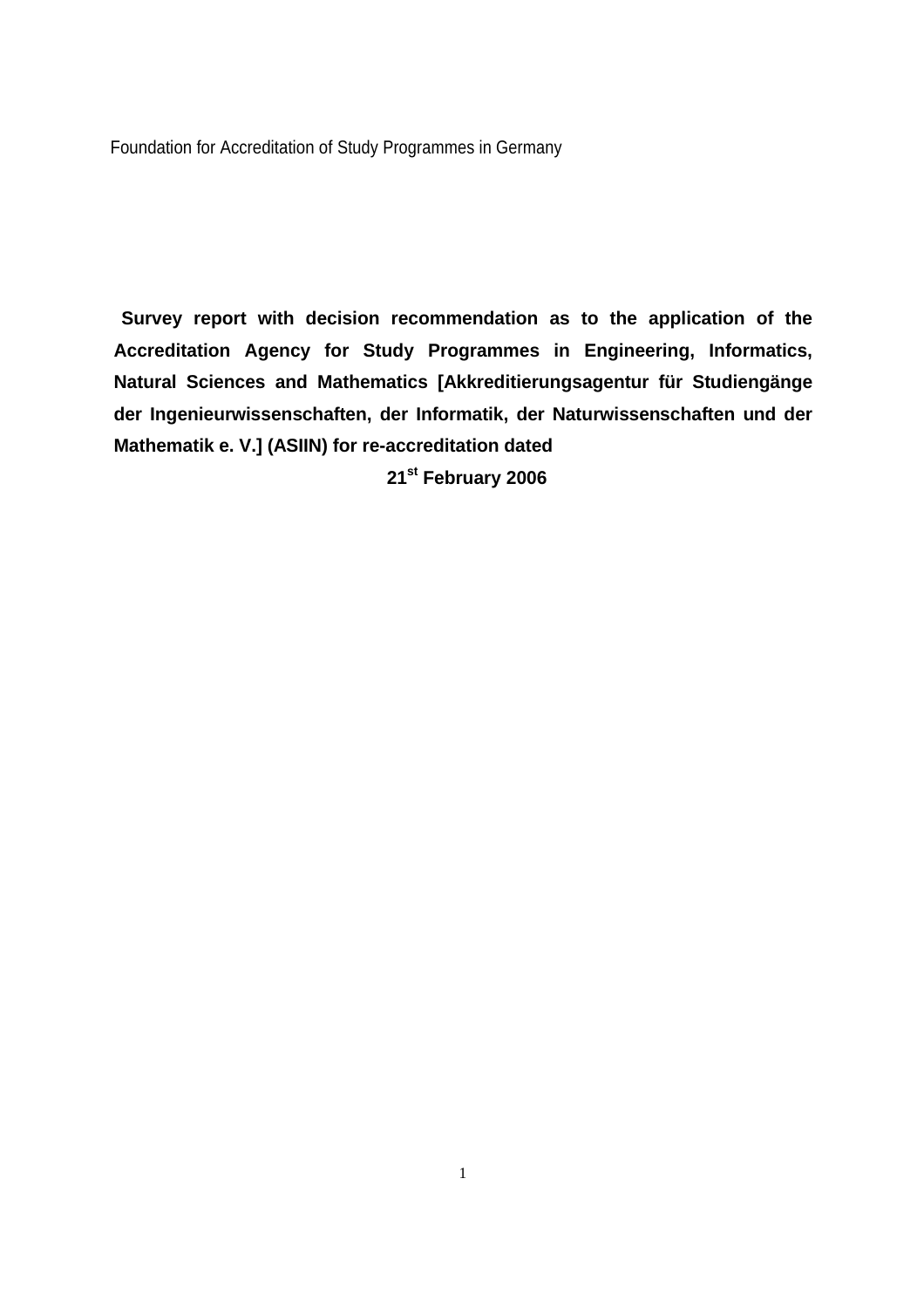#### **1. Preamble**

The re-accreditation of the accreditation agencies ASIIN, ACQUIN and ZEvA grants the opportunity to look at the interim results of the current work. In their applications for reaccreditation, the agencies report on their working results and experiences. They are thus facilitating a dialogue – exceeding the issue of the re-accreditation procedure – about an important part of the quality assurance at German universities.

The dialogue between the accreditation council and the accreditation agencies is an essential condition for sustained introduction of quality assurance procedures at German universities. All participants of the accreditation procedures are still searching for procedures which are scientifically adequate, borne by the universities and their members and accepted by the public: Accreditation as a "learning system".

The dialogue serves the purpose of reporting to those teaching and those studying, of whom additional efforts are demanded upon introduction of the new or the revised courses of studies. They have to learn that the quality of the theory is a part of their professional selfconception, that the quality of the studies is an important part of their study interests and can only be improved by quality assurance measures.

The dialogue also serves the purpose of reporting to governments, parliaments and an ever more interested public. They demand evidence, of universities being able to achieve improvement of the theory and studies in cooperation with the state and social partners, rather than by way of a governmental detail administration.

Thereby, international developments are to be considered. This applies to the development of a common "European University and Research Area" as well as the efforts made by the UNESCO and the OECD in respect of a mutual recognition of study performances by means of continental and global agreements and thereby easing international mobility in the area of sciences.

It is the objective of the re-accreditation procedure to assess the current work of the accreditation agencies, to learn from their experiences and to make suggestions as to the continuation of their work. The group of experts would like to express their thanks for the open and constructive discussions with ASIIN and their representatives.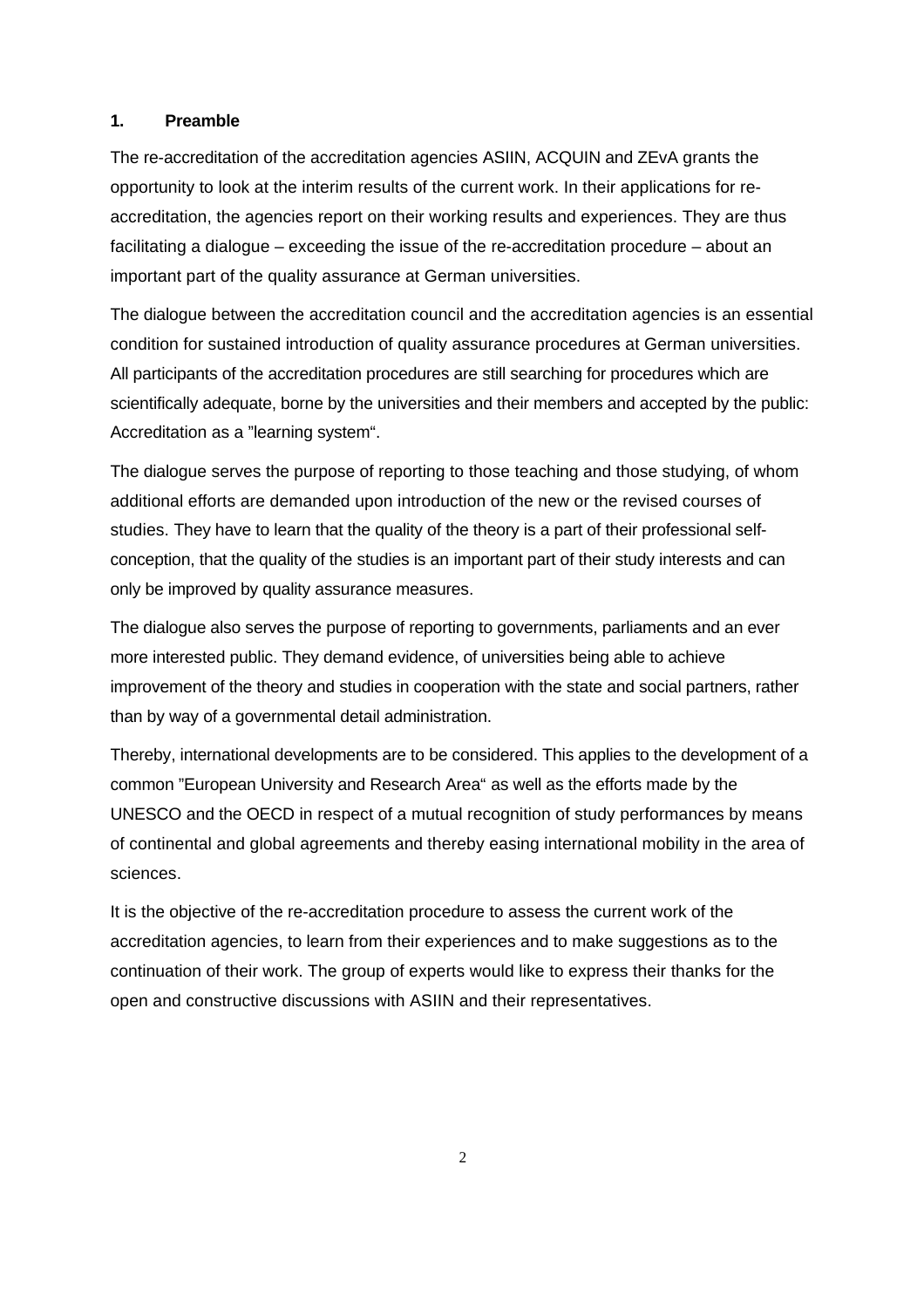#### **2. Basic Principles of the Procedure**

#### **2.1 Statutory Mandate**

According to  $\S$  2 section 1 no. 1 of the law regulating the establishment of a foundation "Foundation for Accreditation of Study Programmes in Germany" ["Stiftung zur Akkreditierung von Studiengängen in Deutschland"] it is the foundation's mandate to accredit and reaccredit accreditation agencies, thereby bestowing the authorisation upon them to accredit courses of studies by awarding the foundation's seal.

In its meeting of 15th December 2005, the accreditation council adopted "Criteria for the accreditation of accreditation agencies" providing the basis for accreditation decisions.

#### **2.2 International Recognition**

To further the international recognition of the decisions of the accreditation council and the accreditation agencies, the accreditation council included the *Standards and Guidelines for Quality Assurance in the European Higher Education Area (ESG)* in the adopted accreditation criteria. Those criteria were adopted by the ministries and ministers responsible for university education at the Bologna follow-up conference in Bergen in May 2005. Further sources for the wording of the criteria were the *Code of Good Practice* of the European Consortiums for Accreditation of 3rd December 2004 and *Guidelines of Good Practice* of the International Network for Quality Assurance Agencies in Higher Education (INQAAHE) of April 2005.

Furthermore, on 15<sup>th</sup> December 2005 the accreditation council stipulated the course of the procedure to be carried out in three steps upon the basis of the resolution "Implementation of the Re-accreditation of the Agencies ACQUIN, ASIIN and ZevA".

- □ Application with written explanatory statement of ASIIN
- $\Box$  Survey and visit to the location by a group of experts (one member of the accreditation council, one national expert, one international expert, one student member) and survey of two sets of documentation of the procedure by the foundation office
- D Decision to be made by the accreditation council after a hearing

## **3. Course of Procedure**

The ASIIN agency [Akkreditierungsagentur für Studiengänge der Ingenieurwissenschaften, der Informatik, der Naturwissenschaften und der Mathematik e. V., ASIIN] submitted the application for re-accreditation as an accreditation agency with their letter of  $21^{st}$  February 2006 to the accreditation council.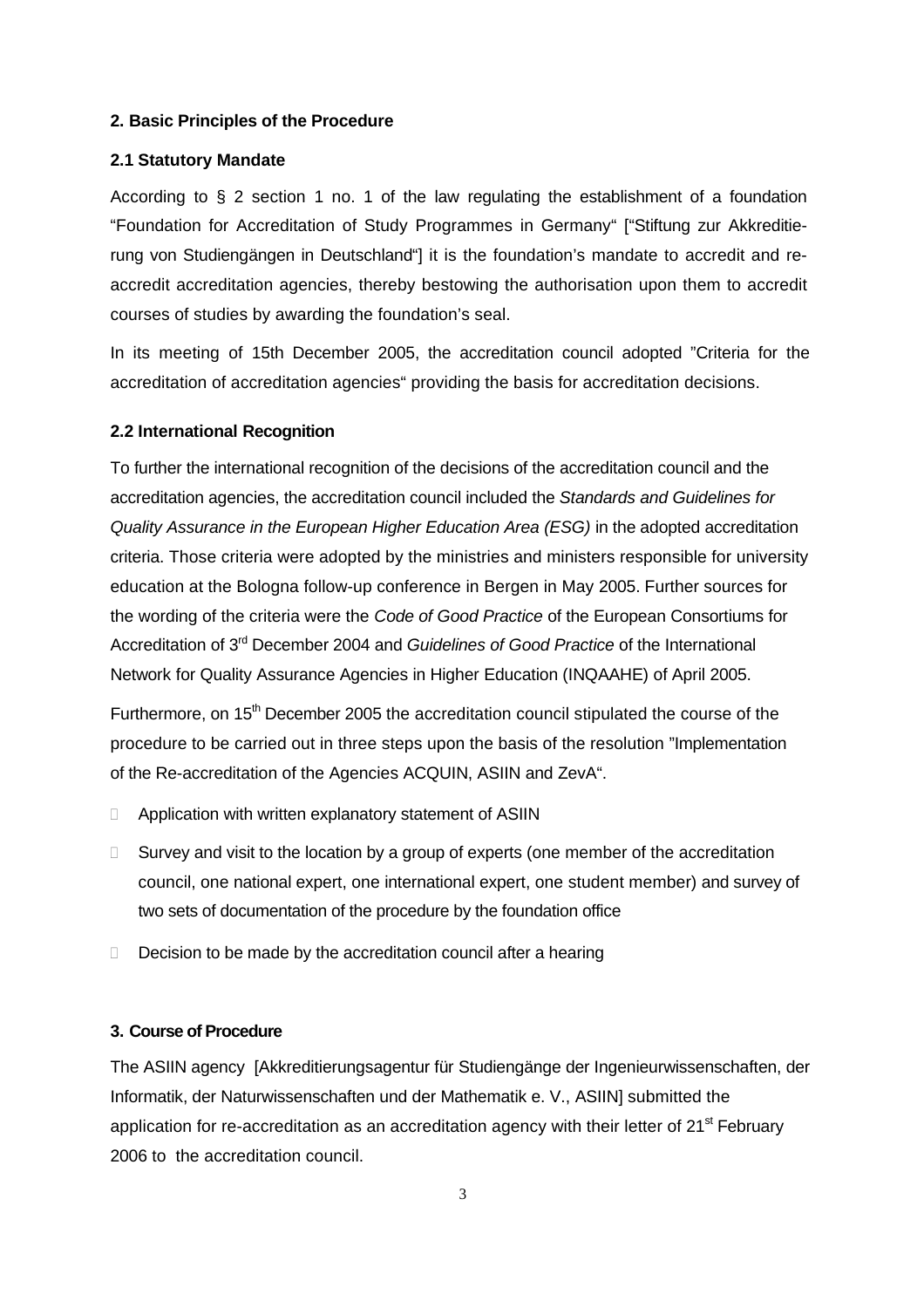In their letter dated 23<sup>rd</sup> February 2006, ASIIN presented the reasons for their application next to additional documents. Within the course of the procedure, ASIIN subsequently filed further documents or rendered already submitted documents more precisely on 5<sup>th</sup> April 2006 upon the experts' requests.

On the basis of the accreditation council's resolution dated 2nd – 10th January 2006

(circulating resolution) the following experts were appointed:

Gerd Köhler, Gewerkschaft Erziehung und Wissenschaft [education and science trade union], member of the accreditation council

(Chairman)

Dr. Günther Heitmann, Technical University of Berlin, national expert

Professor Dr. Helmut Konrad, Graz University, international expert

Lars Schewe, Technical University of Darmstadt , student member

On the part of the foundation office, the experts were supported by the managing director Dr. Achim Hopbach.

On 23<sup>rd</sup> and 24<sup>th</sup> March, the experts visited the location in Frankfurt a. M. for the first time.

Having held preliminary talks on 23rd March 2006, the group of experts took part in the meeting of the *Accreditation Commission I* on 23rd March 2006 and on the following day in the joint meeting of the *Accreditation Commissions I and II*. The experts had duly received the respective documents prior to the meeting. After the joint meeting of the Accreditation Commissions, a discussion was held with the vice-chairman of the Accreditation Commission I, Professor Dr. Hannemann (on behalf of the chairman who had fallen ill), the chairman of the Accreditation Commission II, Professor Dr. von Hoyningen-Huene and Dr. Iring Wasser, managing director of ASIIN. Afterwards, the impressions gained so far were discussed by the experts, as they did in a meeting in the evening of  $23<sup>rd</sup>$  March 2006, in an internal dialogue.

On 11<sup>th</sup> April 2006 another discussion of the group of experts (without Professor Dr. Konrad) with the chairman of ASIIN, Professor Dr. Burkhardt Rauhut as well as Ms Birgit Hanny and Mr Christoph Heumann took place in Bonn. This second discussion served above all the purpose of the clarification of open questions in connection with the written explanatory statement regarding the application for re-accreditation.

The office subjected the documentation relating to two accreditation procedures filed on the  $23<sup>rd</sup>$  February 2006 to a critical examination. (Annex 3)

Within the framework of its  $47<sup>th</sup>$  conference on  $5<sup>th</sup>$  May 2006, the accreditation council heard the chairman of the Accreditation Commission II, Professor Dr. von Hoyningen-Huene, the vice-chairman, Dr. Klockner, and the managing director, Dr. Wasser.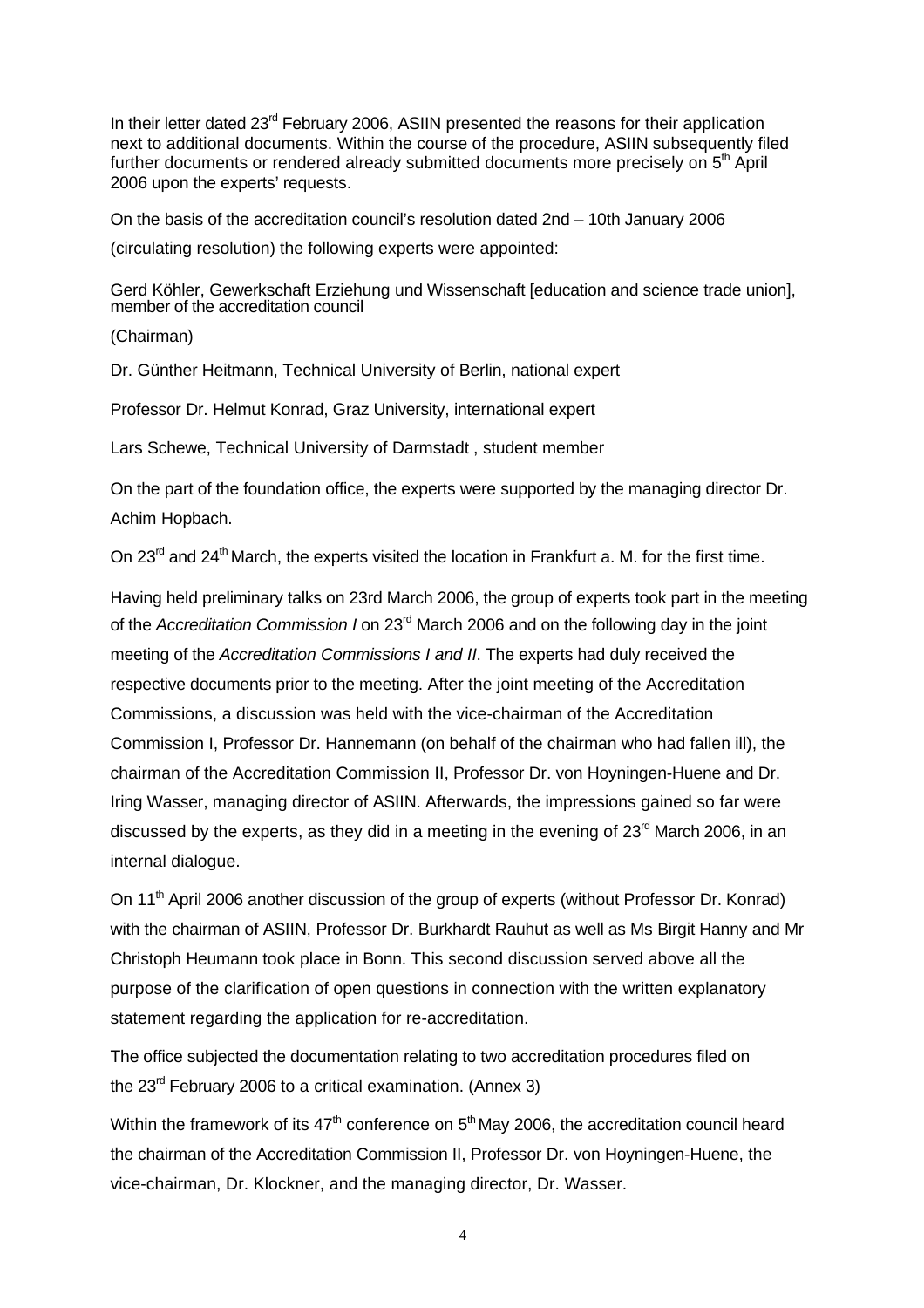At the time of the conference, the explanatory statement of ASIIN and a preliminary statement of the chairman of the group of experts were available to the accreditation council.

# **4. The ASIIN agency [Akkreditierungsagentur für Studiengänge der**

# **Ingenieurwissenschaften, der Informatik, der Naturwissenschaften und der Mathematik e. V.]**

# **4.1 Development**

ASIIN was created on  $19<sup>th</sup>$  February 2002 on the basis of the fusion of two existing accreditation agencies accredited by the accreditation council, the ASII [Akkreditierungsagentur für Studiengänge der Ingenieurwis- senschaften und der Informatik] and the A- CBC [Akkreditierungsagentur für die Studiengänge Chemie, Biochemie und Chemieingenieurwesen an Universitäten und Fachhochschulen]. The merged agency was accredited by the accreditation council with effect from  $12<sup>th</sup>$  December 2002 to  $11<sup>th</sup>$ December 2005. On 25<sup>th</sup> April 2005, the accreditation was extended until 30th June 2006, due to transfer of the accreditation council into a public-law foundation and the accompanying revision of the principles of procedure and criteria of the German accreditation system.

# **4.2 Organisation**

The agency is supported by an autonomous, independent exclusively non-profit association.

The association consists of four member groups:

- 1. Coordination group of the universities, organised by the Akkreditierungsverbund für Ingenieurstudiengänge e.V. – AVI (voluntary union of 33 national and foreign universities of applied sciences focussing on engineering sciences)
- 2. Coordination group of the technical colleges within German technical colleges (work group of the general meeting of the technical colleges at the conference of university vicechancellors)
- 3. Industrial associations and umbrella associations of the social partners

4. Technical and scientific associations and professional organisations The bodies of the association comprise the general meeting, the managing committee, the Accreditation Commissions, the Technical Committees and the office.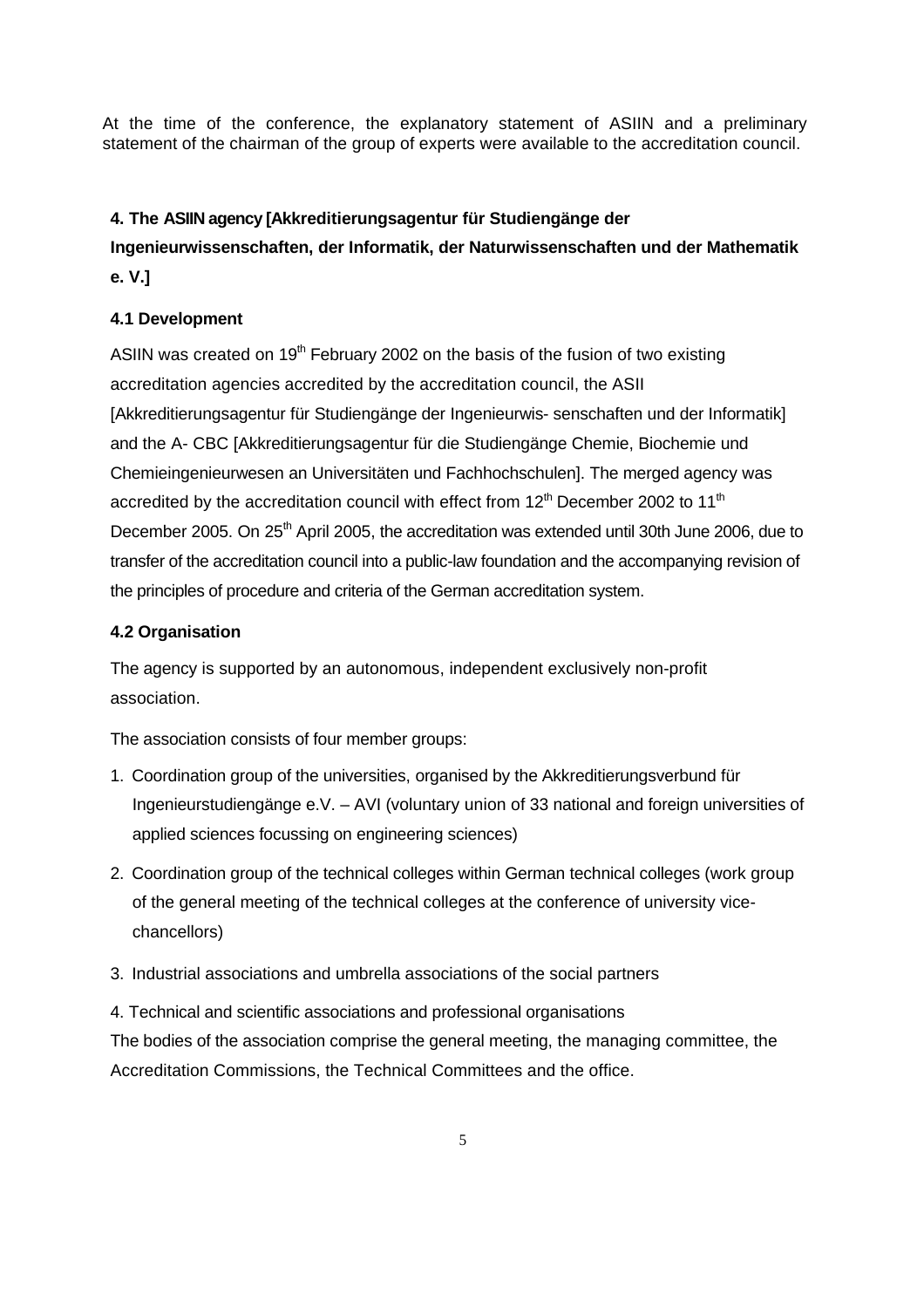The general meeting approves of the budget, discharges the management and decides on the charter or rules of internal procedure, respectively.

The managing committee appoints the Accreditation Commission, accepts new members and concludes agreements with other national and international accreditation institutions.

Two Accreditation Commissions share the decision competence as to accreditation matters**,** one for engineering sciences and informatics, the second for natural sciences and mathematics. The particular responsibilities are as follows:

- □ Stipulation of the principles of procedure and standards of accreditation
- Taking the necessary measures to ensure international recognition of the accredited final degrees
- Appointment of the auditors under consideration of the suggestions made by the technical committees
- Adopting resolutions as to accreditation applications on the basis of the survey reports of the auditors and the Technical Committees
- Appointment of the Technical Committees

The members of the Accreditation Commissions are appointed by the managing committee and are composed of – according to ASIIN – one third each of representatives of the universities, technical colleges and the industry. Further members of the commissions are international advisors, representatives of students and employees.

In addition, ASIIN has 13 Technical Committees (mechanical engineering/process engineering; electrical engineering/information technology; civil engineering/surveying; informatics; physical technologies, materials and processes; economic engineering; economic informatics; agricultural and nutritional sciences and landscape management; chemistry/technological chemistry, life sciences; geosciences, mathematics, physics).

Responsibilities of the Technical Committees:

- a) Development and revision of standards
- b) Elaboration of the documentation
- c) Instruction of auditors
- d) Proposals of auditors
- e) Taking note of the auditors' reports
- f) Statement on the auditors' report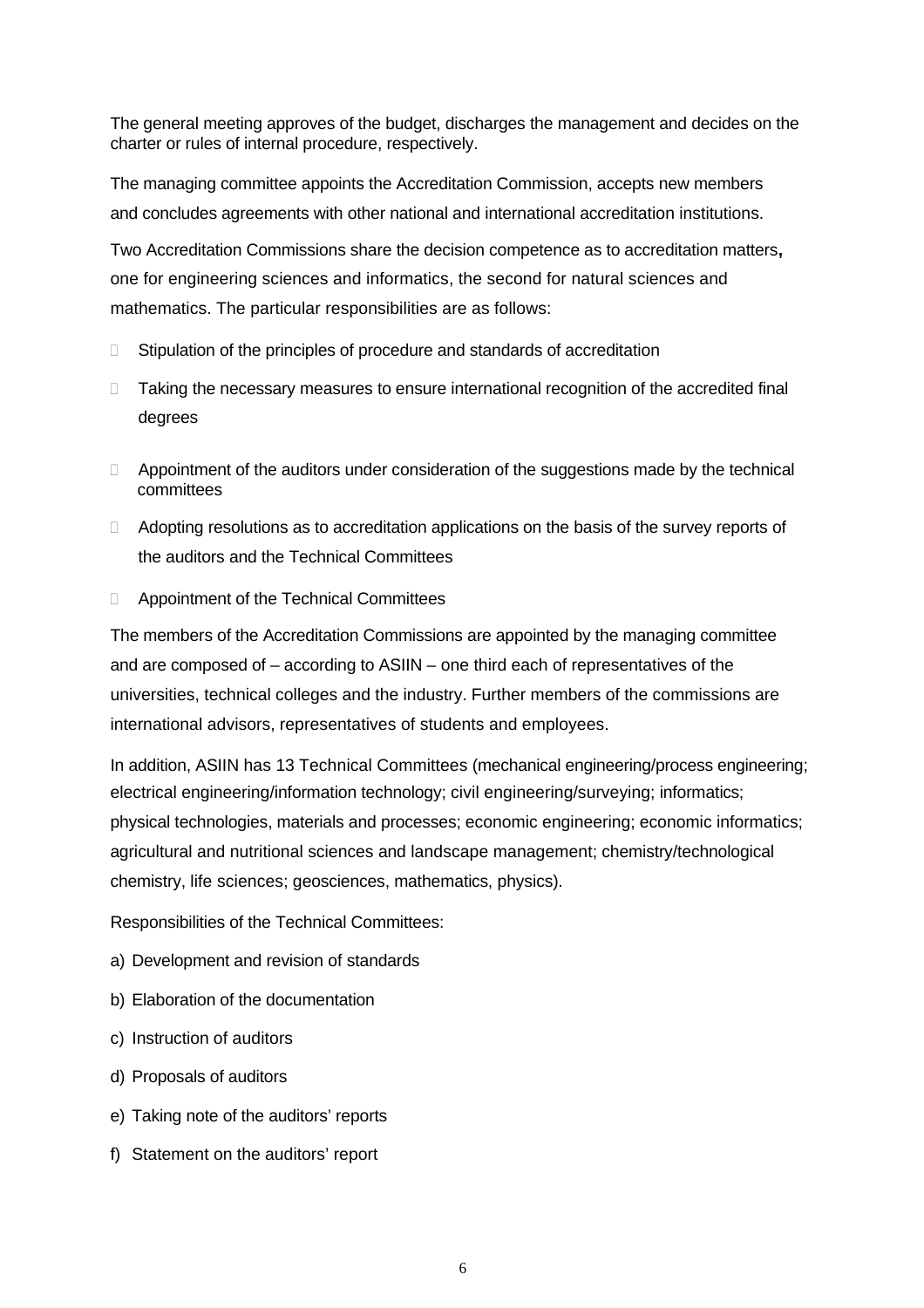## **4.3 Field of Activities**

ASIIN accredits interdisciplinary courses of studies of engineering sciences, informatics, natural sciences and mathematics. According to ASIIN, they act on the basis of a technically oriented understanding of quality, in which Input and Outcome interact and are responsible factors for the level of educational quality. The examination approach of ASIIN was based on the stipulation and revision of general technical input and output-oriented quality standards, they claimed. Moreover, the international recognition of the courses of studies accredited by ASIIN had a high priority in the strategic planning of the management of the association, it was said.

## **5. Assessment**

The assessment is based on the criteria for the accreditation of accreditation agencies ["Kriterien für die Akkreditierung von Akkreditierungsagenturen"] adopted by the accreditation council on 15<sup>th</sup> December 2005, requiring the agencies to issue written statements on a total of 20 revision fields. ASIIN has complied with this request in their application for re-accreditation dated 21<sup>st</sup> February 2006. After the group of experts forwarded their queries, the statements were specified in the letter dated  $5<sup>th</sup>$  April and in the discussion with Prof. Dr. Rauhut on 11<sup>th</sup> April 2006, based on which the group of experts worded the following statement.

## **Revision Field 1: Understanding of the Task of Accreditation**

ASIIN's understanding of quality is expressed in the general criteria and basic principles of procedure ["Allgemeine Kriterien und Verfahrensgrundsätze"] and the Subject-specific Criteria ["Fachspezifisch ergänzenden Hinweisen (FEH)].

It was "developed and defined in a continuous discussing process by persons within and outside the agency. (1) Participants are the members of the Accreditation Commissions and Technical Committees … ", all in all around 165 persons coming from the universities, technical colleges, the circle of students and professionals employed with companies and private or public organisations", according to ASIIN. (2)

In the discussions, the problems of the term "majority-compliant understanding of quality" were expounded: Who defines it? Which role do professional associations and bodies play? Which chances do "lateral thinkers" have, who do not share the "majority-compliant understanding of quality" and therefore do not belong to the "predominant theory"? It is recognised by the experts that ASIIN adopts competence orientation and states "learning outcomes" in the "General Criteria". However, they see a need for adjustment with a view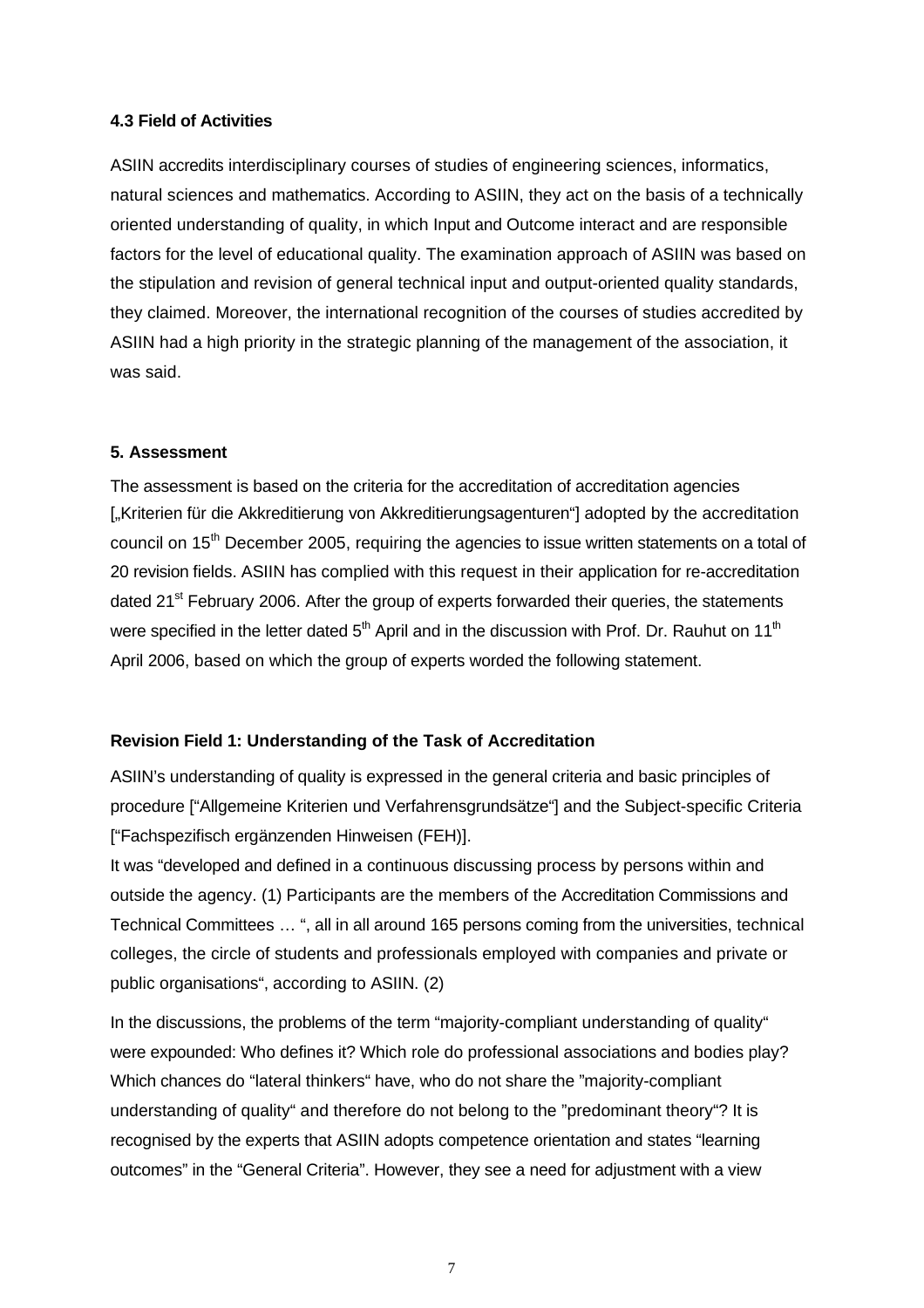to the "Subject-specific Criteria " ["Fachspezifische ergänzende Hinweise"], which are far too much characterised by outdated and largely input-oriented "check lists".

- $\Box$  It must be ensured that creative and innovative positions are fostered in the reform process and that the relevant study programmes can achieve accreditation
- □ The appointment of panels' members must be regulated more clearly. The impression that the mainstream is continued by way of self-cooptation must not be created.

In particular in the co-operation with ASAP, it must be safeguarded by means of a transparent appeal procedure that a "dependence on instructions" is not created. The contract concluded with ASAP is not acceptable in its current version.

The same applies to the co-operation with ASBau.

□ The "Subject-specific Criteria " are to be revised by the end of 2006, with the purpose to word the educational objectives in accord with the General Criteria and in relation to the national and international reference framework in the form of "Learning Outcomes".

#### **Revision Field 2: Organisation**

Contrary to the conditions imposed by the accreditation council, ASIIN adhered to the establishment of two Accreditation Commissions. One focuses on study programmes from the fields of engineering sciences and informatics, the other concentrates on study programmes from the fields of natural sciences and mathematics.

ASIIN has both commissions holding joint conferences since 2006, at least temporarily, to accommodate interdisciplinary issues in the accreditation procedure. The coordination committee, set up with the same objective, seems to have a more work-organising function as yet.

The reasons stated for the division of the commissions' work include, among other things, the workload borne by the Accreditation Commissions, which – in the opinion of the experts only applies to the Accreditation Commission I, who are attending to engineering sciences and informatics. "In respect of the scientific subjects taught at German universities, significantly stronger resistance can be observed against discussions and discussions about the fundamental pros and cons of two-tier structures, the accreditation in itself and the detailed requirements of conferences of ministers for education", states ASIIN. (3). "It cannot yet be assumed….that there is a large degree of acceptance."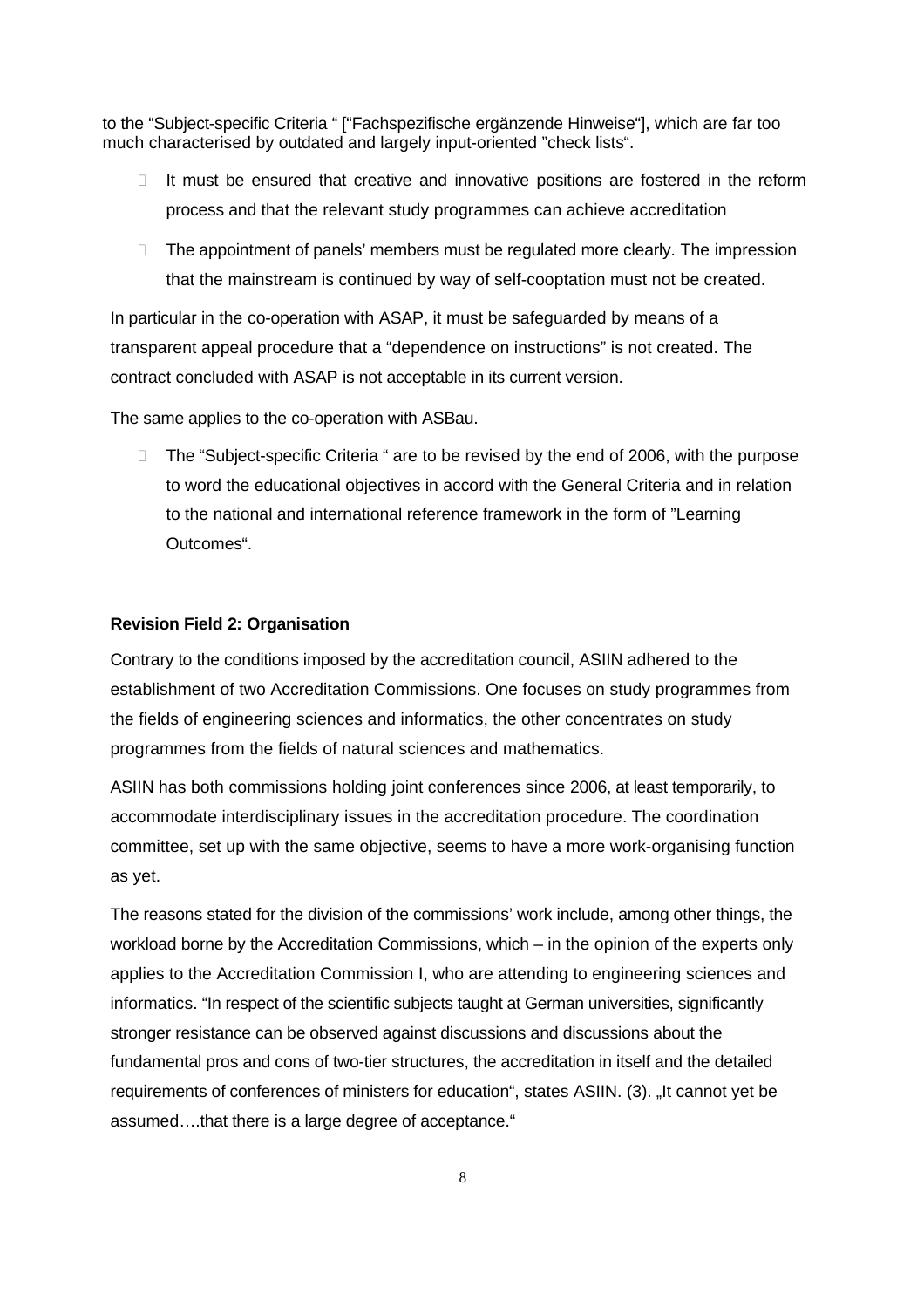According to the opinion of the experts, the imperative of cooperation will increase, if more teacher training courses were integrated into the accreditation procedures.

- □ The experts encourage a joint discussion between the accreditation council and the accreditation agencies with a view to the question how the integration of the scientific areas that up to now are only participating to an under-proportionate degree – in particular the natural sciences – can be improved. ASIIN should prepare a presentation on this topic by the end of 2006.
- $\Box$  The accreditation council has to confer, whether they agree to the exercised division of the commission work of ASIIN.
- □ ASIIN is requested to submit proposals on the integration of teacher training courses by the end of 2006.

## **Year-end accounts**

Criterion 2.3 of the revision fields of the accreditation council requires that the agency does not operate profit-oriented, however, that it is of "sustained economical capacity".

The 2004 year-end accounts have been presented to the accreditation council, the 2005 yearend accounts still need to be confirmed by the general meeting to be held on  $16<sup>th</sup>$  May.

□ The experts request ASIIN to forward the year-end accounts in time and prior to the conference of the accreditation council in June.

## **Revision Field 4: Reporting**

Upon completion of the accreditation procedure, the university is to be presented with a report containing a description of the procedure and the survey report

The accreditation council will also be forwarded this report. The names of the auditors will be stated in the accreditation report and thereby will be disclosed to the applicants and the Accreditation Commission (4).

## **Revision Field 5: Agency Personnel**

Next to the managing director, ASIIN employs seven research associates, among whom one fully qualified lawyer. Three of the employments are unlimited, four are limited to two years each.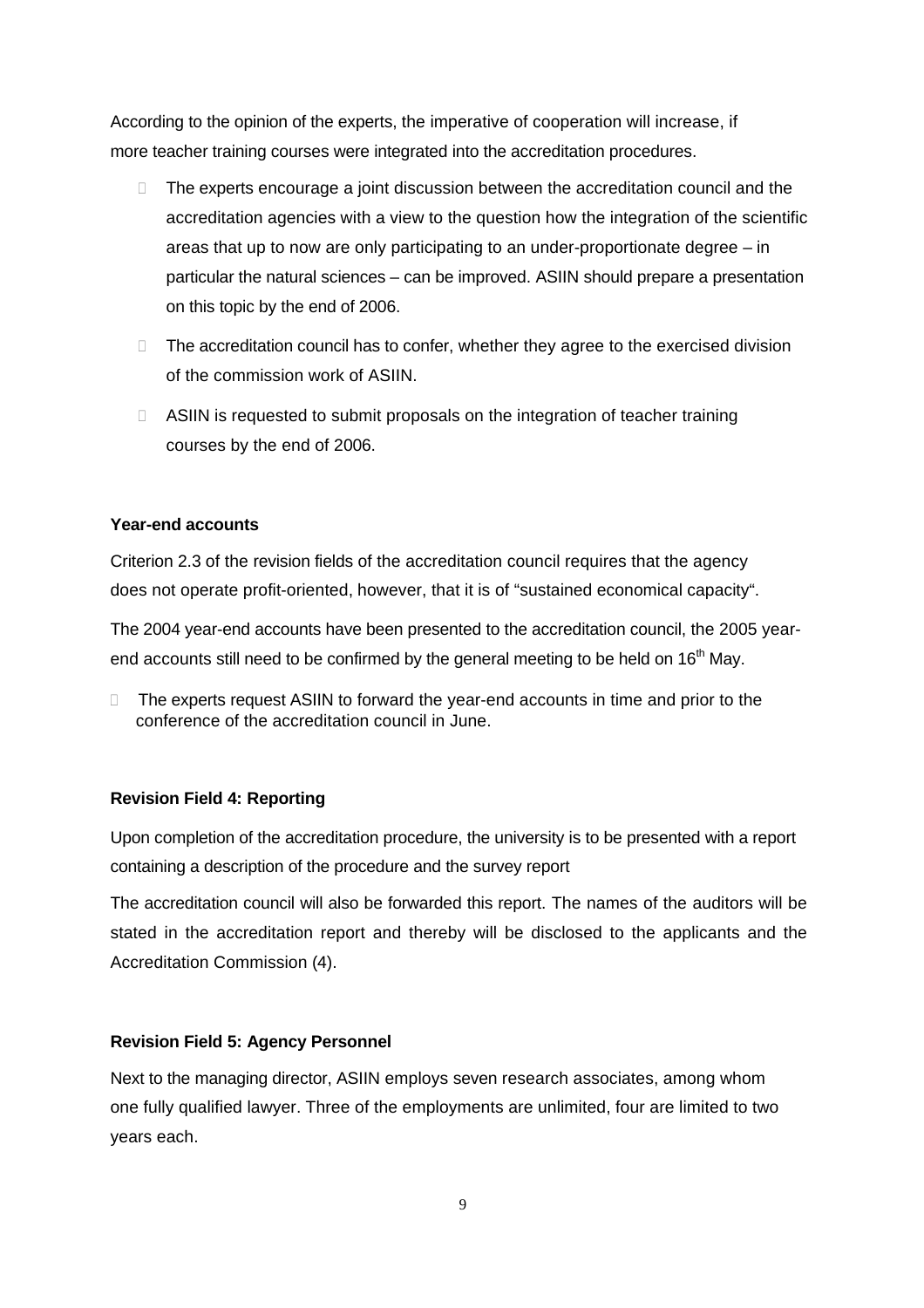In addition, there is one person in charge of secretarial work and fund control. Moreover, students are employed.

The seven (as per  $1<sup>st</sup>$  April 2006) research associates have a minimum of one university degree in biology, geography, veterinary medicine, history, law, regional sciences, politics and economics. It is striking that the courses of studies ASIIN primarily concentrates on are not represented.

The employees participating in the consultations have made competent contributions to the technical discussions and have shown a large degree of commitment.

□ As there is a high fluctuation in personnel, the experts recommend improving the working conditions, systematic qualification programmes and additional measures for personnel development for the employees (end of 2006).

# **Revision Field 6: Quality Management**

According to ASIIN, there are no formal requirements for the procedure of self-evaluation of the panels and teams of auditors. Any emerging strengths and weaknesses of the criteria and codes of procedure are processed in direct discussions, writes ASIIN. "With relatively little organisational expense...(one could thus)….(reach) a continuous improvement process, based on proposals put forward by the numerous participating auditors, responsible persons on the part of clients and the members of the panels." (5)

- The experts encourage ASIIN subjecting their work to a regular self-evaluation and documentation of the results.
- $\Box$  The work of the auditors is also to be evaluated by way of interviewing the applicants (universities/faculties/teachers/students). The "Customer Satisfaction Surveys" presented, neither seem to be representative nor particularly meaningful. The statements given by the accredited institutions, with and without having been imposed conditions upon, and those of the rejected ones need to be identifiable.
- $\Box$  Furthermore, the expert recommend introducing a systematic qualification or further education measure, respectively, for the experts by 31st December 2006.

## **Revision Field 7: System Control of the University**

ASIIN states that … "in relation to structural and formal requirements…(e.g. module structure, awarding of credit points, maximum burden)…(yet) no uniform, joint quality understanding of the applying universities between them and between auditors and universities can be observed (6).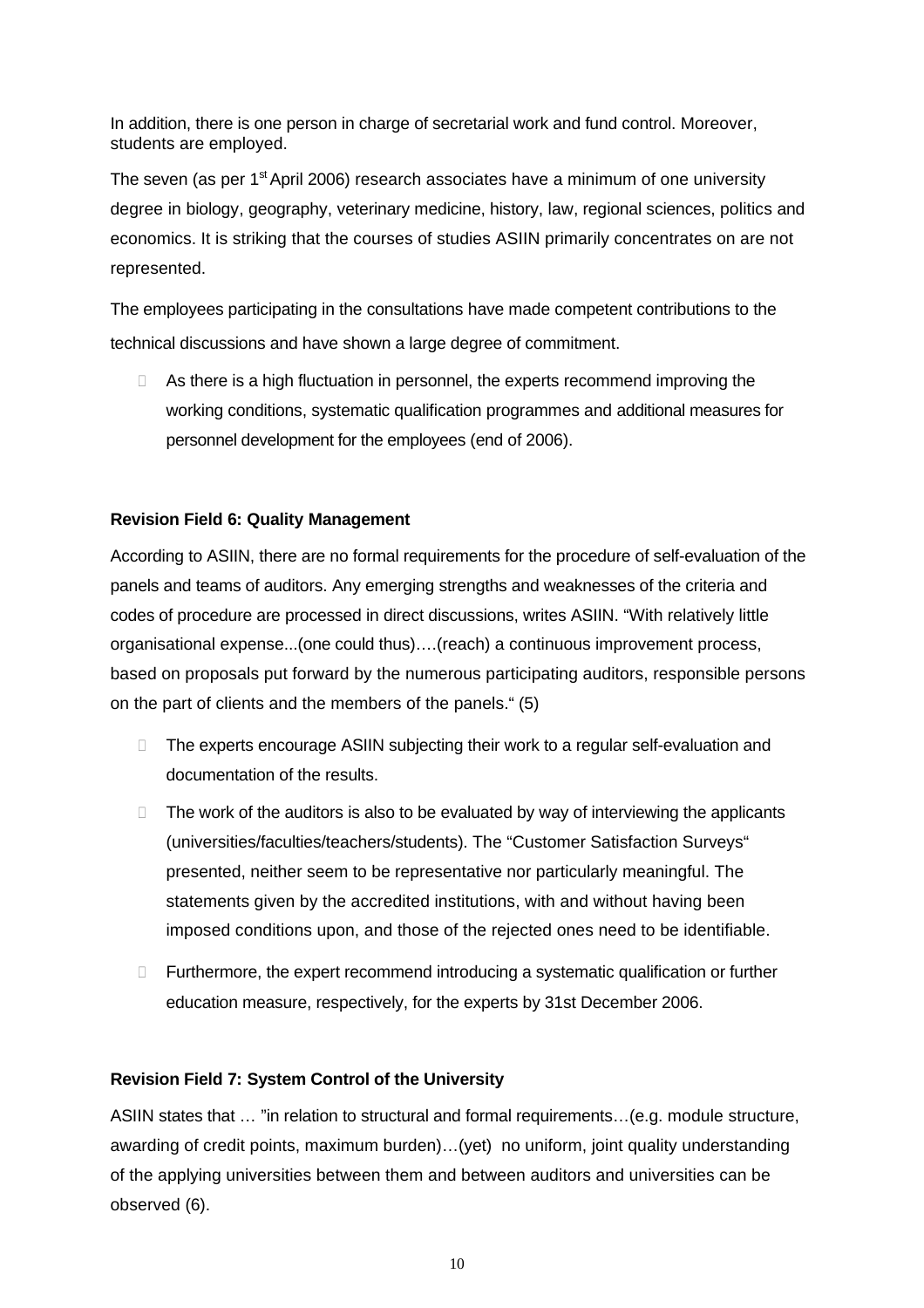- $\Box$  The experts are of the opinion that the accreditation council and the accreditation agencies must discuss the measures with which the implementation of the new procedures can be improved.
- □ Teachers, students and the persons responsible for the (self) management of the universities must be better prepared and qualified for the reforms, if they plan to cause sustainable changes.

## **Revision Field 8: Educational Objectives**

In the experts' opinion, it is a particular concern of the Bologna process to raise the topic of the relationships between study period and profession, university and labour market: Against this background, the universities are called upon to state reasons for the introduction of the new courses of studies.

This is virgin soil for most of the universities and many faculties which is proven by the largely differing statements on their educational goals.

The accreditation agencies cannot and ought not predefine positions for the universities neither as to the professional development of the scientific disciplines nor to the development of the labour market, claims ASIIN. However, they are to initiate the examination of such topics and to request a description of the applicants of their position, claims the accreditation council. Many of the university statements read by the experts do not attest to an open debate. They mostly remain formulaic and vague.

- $\Box$  The experts suggest that the accreditation council and the accreditation agencies discuss the question how the discussion on the educational objectives, in particular the professional perspectives of BA and MA graduates, can be intensified. ASIIN is to present a paper on the topic by the end of 2006.
- □ The same applies to the debate about "learning-outcomes" and the quality levels thusly strived for. The introduction of the "National Qualification Framework" ["Nationaler Qualifikationsrahmen"] and the "European Qualification Frameworks" have not yet got beyond insider circles. The transition to competence orientation is taking place in a very hesitant manner. (vide Revision Field 12)
- $\Box$  As the acceptance of the consecutive study programmes and the new final universities degrees was not universally safeguarded, the respective regulations for the transition from the bachelor to the master courses would have to be precisely defined and wellfounded. According to the experts, penetrability would have to be ensured as far as possible, in order to avoid de-qualification vis-à-vis the old study programmes and dead ends with a view to labour market policy.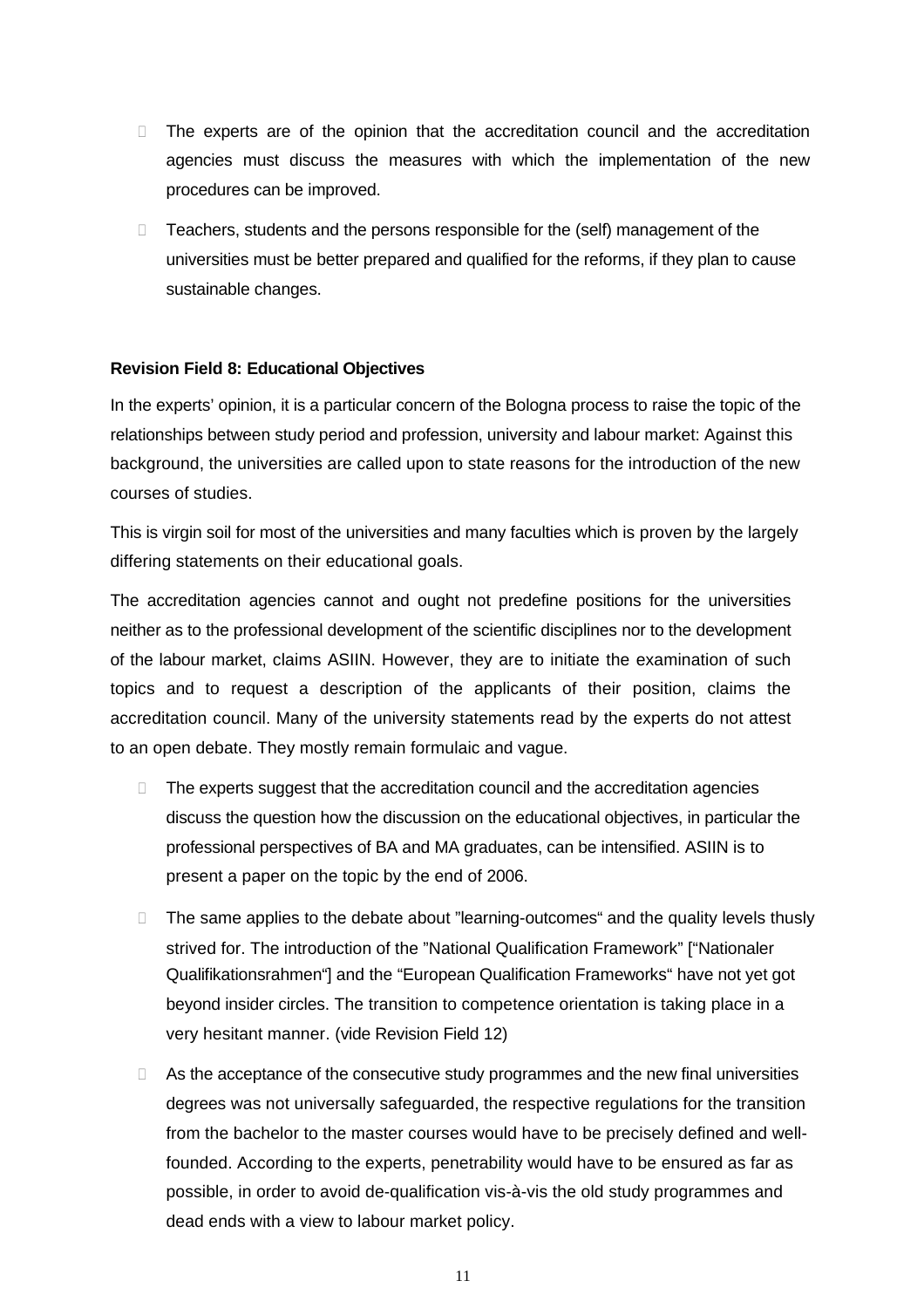#### **Revision Field 9/10: Feasibility of the Studies**

As there are large differences in the definition of educational objectives, contents and the quality rating of modules from university to university and subject to subject, orientation aids need to be established in the a dialogue between the universities and the accreditation institutions. They are to facilitate the development of study programmes and to safeguard connectivity of the study performances rendered, when changing universities. In this respect the students reported on a number of mobility obstacles.

The examination of feasibility requires empirical studies of the factual study burden, which are so far largely missing. They need to consider the social and financial framework conditions of the students.

- □ The experts recommend the participation of ASIIN and the other accreditation agencies in the development of an adequate statistic relating to the course of the study programmes, which will be facilitated by the possibility of ex post accreditations in the future.
- $\Box$  In this context, it will be sensible to develop an adequate examination statistic, which will inform about the examination burden of teachers and students in connection with the introduction of modules and credit points.

## **Duration of the Practical Phase**

ASIIN restricts the crediting of industrial placements in six-semester courses to 18 ECTS, with reference to the relevant structural requirements of the conferences of ministers for education.

The accompanying shortening of the current practical semesters is justified with the argument that an alternatively necessary shortening of the theoretical parts must be avoided, so that international recognition is not endangered.

The experts feel it needs to be considered, if it is sensible to reduce the practical orientated parts which are characteristic for German educational programmes in engineering. Especially with a view to the impending changes to the British education programmes in engineering they are extending the periods of training with reference to the continental institutions to 4 years – new ways ought to be found to avoid putting German graduates at a disadvantage.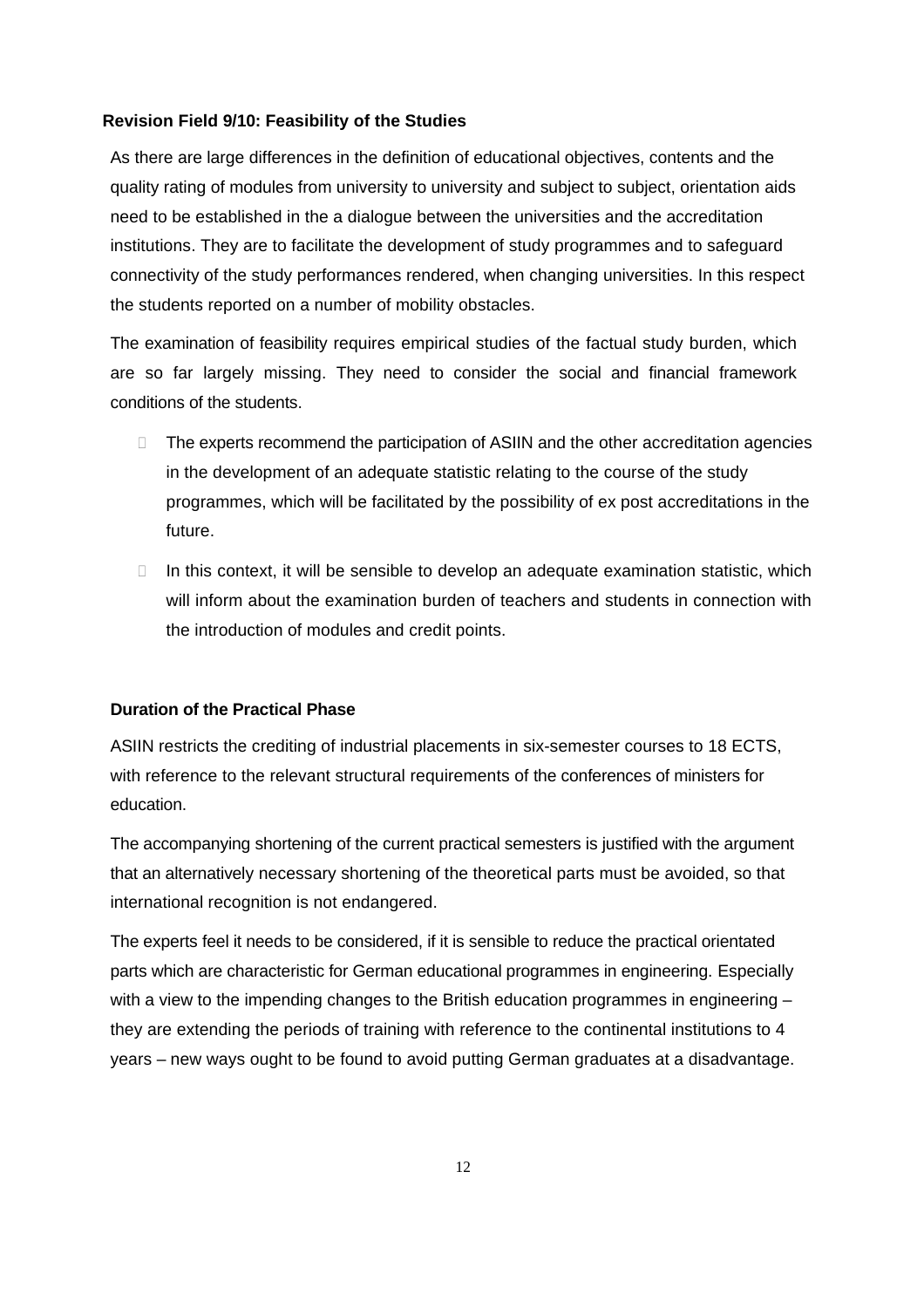#### **Washington Accord**

ASIIN has recognised early to what extent Europeanisation and globalisation influence the developments on the national and international labour markets for engineers. Since its establishment, ASIIN has been working on an international level. As one of the founding members, ASIIN helped developing the "European Network for Accreditation of Engineering Education" (ENAEE) and contributed to the wording of the quality criteria in the framework conditions for the so-called "European Accredited Engineer" (EUR-ACE), which are to complete the "European Qualification Framework" for engineering education.

A "Memorandum of Understanding" was concluded with the American accreditation agency ABET (Accreditation Board for Engineering and Technology), which is to regulate the cooperation in the future (*inter alia* exchange of peers and information).

Moreover, ASIIN is involved with ENQA, the European Association for Quality Assurance in Europe, the ECA, the European Consortium for Accreditation and INQAAHE, the International Network for Quality Assurance Agencies in Higher Education. This is added by the relevant international organisations orientated on engineering sciences, amongst them the Washington Accord.

The cooperation with ABET and the Washington Accord is of relevance for the German accreditation discussion in several ways:

- ABET essentially restricts itself to the accreditation of BA courses, has elaborate catalogues of criteria, and long-term experience in accreditation.
- The Washington-Accord is a global, but mainly concentrated on (former) Commonwealth states, union of accreditation agencies, whose decisions are of special importance for access to the relevant national labour markets (function of a chamber/Chartered Engineer/access to the licensing and/or registration as a professional engineer).
- The members of the Washington Accord one organisation each per state complement each other by means of cooperation procedures.

The latter met with the opposition of other German accreditation agencies. They feel that the restrictions threaten their international competitiveness. At present, an amicable regulation between the accreditation council, ASIIN and the other agencies could not be found.

 The experts deem necessary a discussion on the relevance of ("professional") accreditation for the provision of access to the labour markets on a national and international level. It should be prepared by ASIIN. (End of 2006)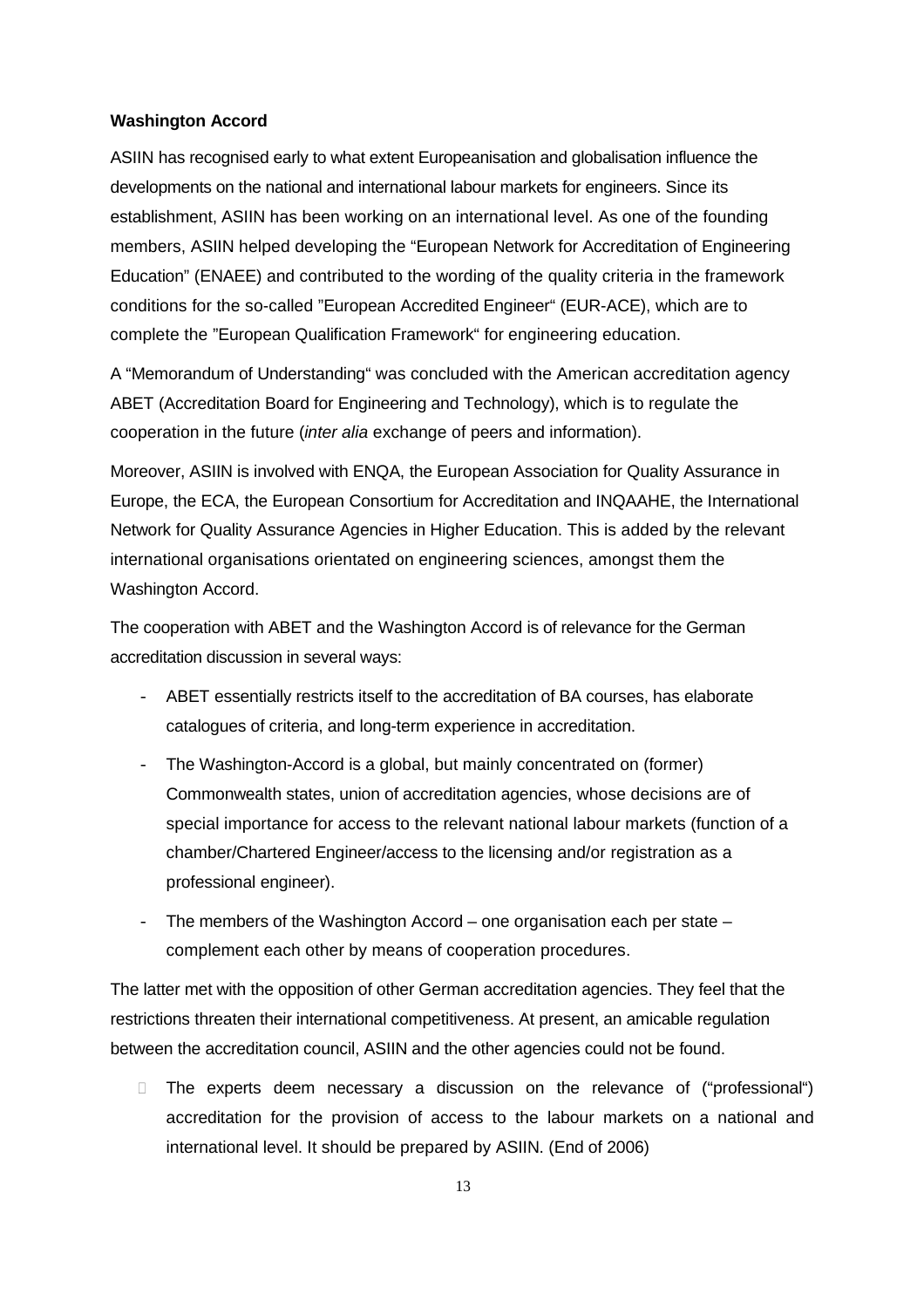$\Box$  The experts expect that an amicable solution is found by the end of 2006 (alternatively 2007 in the matter "Washington Accord".

#### **Revision Field 11: Equipment of the Study Programmes**

With the purpose to provide the students with more security in the choice of the location of their studies, ASIIN inquires after the personal, factual and financial equipment of the accredited study programmes in its accreditation procedure.

In the random testing of the question according to which criteria the equipment with personnel and the sustainability of the theory are assessed, doubts arose among the experts, which were also addressed in the discussions with the ASIIN panels. It must be ensured that the accreditation of courses offered by state and public universities demands for the same strict criteria and standards.

In the accreditation application for the online study programme "Media-Informatics" it is said that "due to the new development of the faculty of informatics, the

 $l$ , as a public university, is not in a position to employ professors to the desired extent before the course has enough students. All the more so….since a significantly smaller number of enrolments was registered with 24 students each per semester in the developing phase" (application dated  $13<sup>th</sup>$  January 2005, p. 18). Moreover, it is said that "the appointment of tutors is not possible at present".

It is not clear to the experts, how under such circumstances the shown quality of the courses offered can be safeguarded in such a way that the students can complete their studies with a final examination. The operation of the courses is maintained by one scientist who has (not yet) been awarded a doctorate and 21 assistant lecturers. Owing to the want of tutors, neither advice nor study groups are possible, without which the online locations cannot cope either. The information provided by ASIIN that the Hochschulverbund Virtuelle Fachhochschule (VFH) network quaranteed for the quality of the  $\blacksquare$  course, was not comprehensible for the experts.

The experts expect ASIIN to revise the accreditation decision and to present the criteria for the assessment of the personnel capacities and the safeguarding of a sustained offer of educational theory. Limited/unlimited employments are to be indicated separately.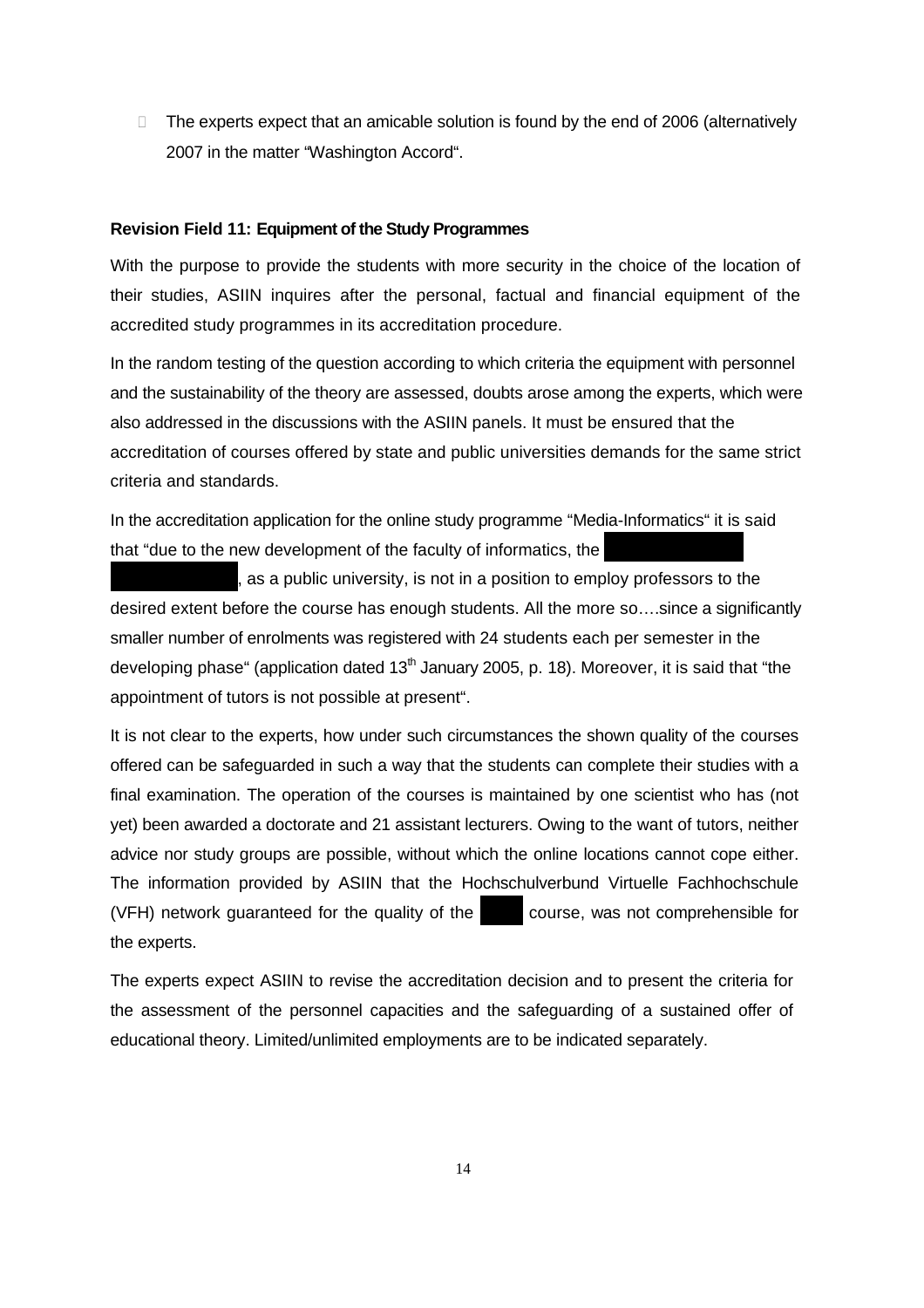# **Revision Field 15: Acquisition – Consulting – Accreditation**

The accreditation council imposed the condition on the accreditation agencies not only to separate accreditation and evaluation clearly from each other, but also consulting and coaching on the one hand and the accreditation on the other. It is therefore the objective to ensure the independence of the accreditation procedure.

ASIIN restricts itself accordingly to the conduction of accreditation procedures. No additional consulting services are offered, writes ASIIN (7). The "accompaniment of the applicants" in the "preparation of the accreditation procedure" "is restricted to the formal pre-examination of the application documents, to ensure that the selfreports contain all information relevant for the auditors."

- □ The experts request ASIIN to report about any possible other business fields (international activities, accreditations without the accreditation council's seal…) by the June meeting of the Accreditation Commission.
- □ The experts request ASIIN to render its positions as to the accreditation of doctorate courses. (8)

# **Revision Field 16: Conduction/Relevant Interested Parties**

If – like demanded in criterion 2.9 of the revision fields of the accreditation council, "the interested parties [in particular scientists, students, representatives of professional practice] relevant for fulfilment of performance … are represented", is not clearly shown in the updated overview of the members of the panels.

- The collaboration with the students' accreditation pool ["Studentischer Akkreditierungspool"] has improved considerably compared with the year before. It would be appreciated by the experts, if the sustainability of this cooperation could be safeguarded beyond the re-accreditation phase. The standing rules of ASIIN provide for four member groups with an equal amount of votes in the general meeting. It remains unclear, who appoints the representatives of the third group "central associations of the industry and social partners" to the Technical Committees and the audit teams, and how the representation of professional practice is regulated.
- The experts request a clear survey of the representation of the employees, professional practice and the "central associations of social partners" to be submitted by the June meeting of the Accreditation Commission: Who is a member, suggested by whom, appointed or named by whom.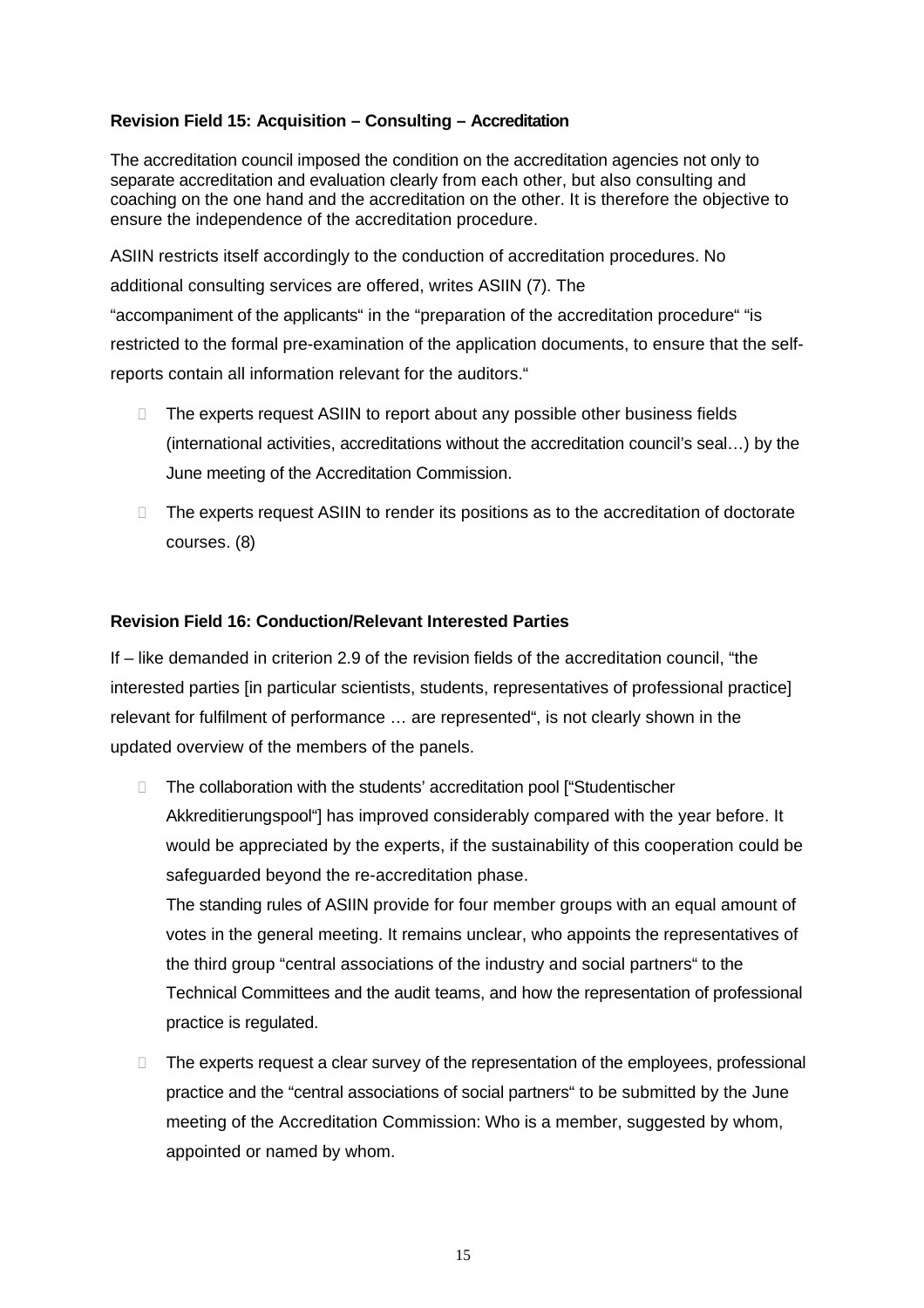- $\Box$  The experts call upon ASIIN to identify in the year-end accounts which efforts were made, with which results, to comply with the requirements of gender mainstreaming.
- 6. Recommendations
- A. The experts recommend re-accrediting ASIIN on the following **conditions**:
- A.1 The **"Subject-specific Criteria"** are to be revised by the end of 2006 with the objective to word the "learning outcomes" in the form of operationalised competences.
- A.2 ASIIN is to observe more strictly that the applying faculties and universities render their **statements on the educational objectives and in particular the professional perspectives**  of the graduates more precisely and – where possible – substantiate them on the basis of statistics. By means of the documentation of "good practice", the discussion about the relationship between studies and professional life is to be furthered.
- A.3 ASIIN is to conduct **regular self-evauations** (and document them). On this basis, systematic qualification programmes and sustained personnel development measures for the employees and auditors of ASIIN are to be introduced by  $30<sup>th</sup>$  June 2007.
- A.4 By the end of 2006 ASIIN is to prove that and how the resolutions of the accreditation council on the participation of **"relevant interested parties"** have been implemented (*inter alia* who appoints the representatives of professional practice and the social partners, participation of the students in Technical Committees and audit date?...). Furthermore, an annual report on the implementation of the **Gender Mainstreaming** Resolution is to be presented.
- A.5 ASIIN is requested to revise the accreditation of the online bachelor course "Media Informatics" offered by the Berlin Medien-Design Hochschule prior to commencement of the winter semester 2006/2007. In the students' interest, a scientific offer of theory and a didactically sufficient offer for social learning phases (tutors, consulting,…) must be provided in such a sustainable way that the students can complete the course in an appropriate period of time. The accreditation criterion "Equipment with Personnel" must be rendered more precise.